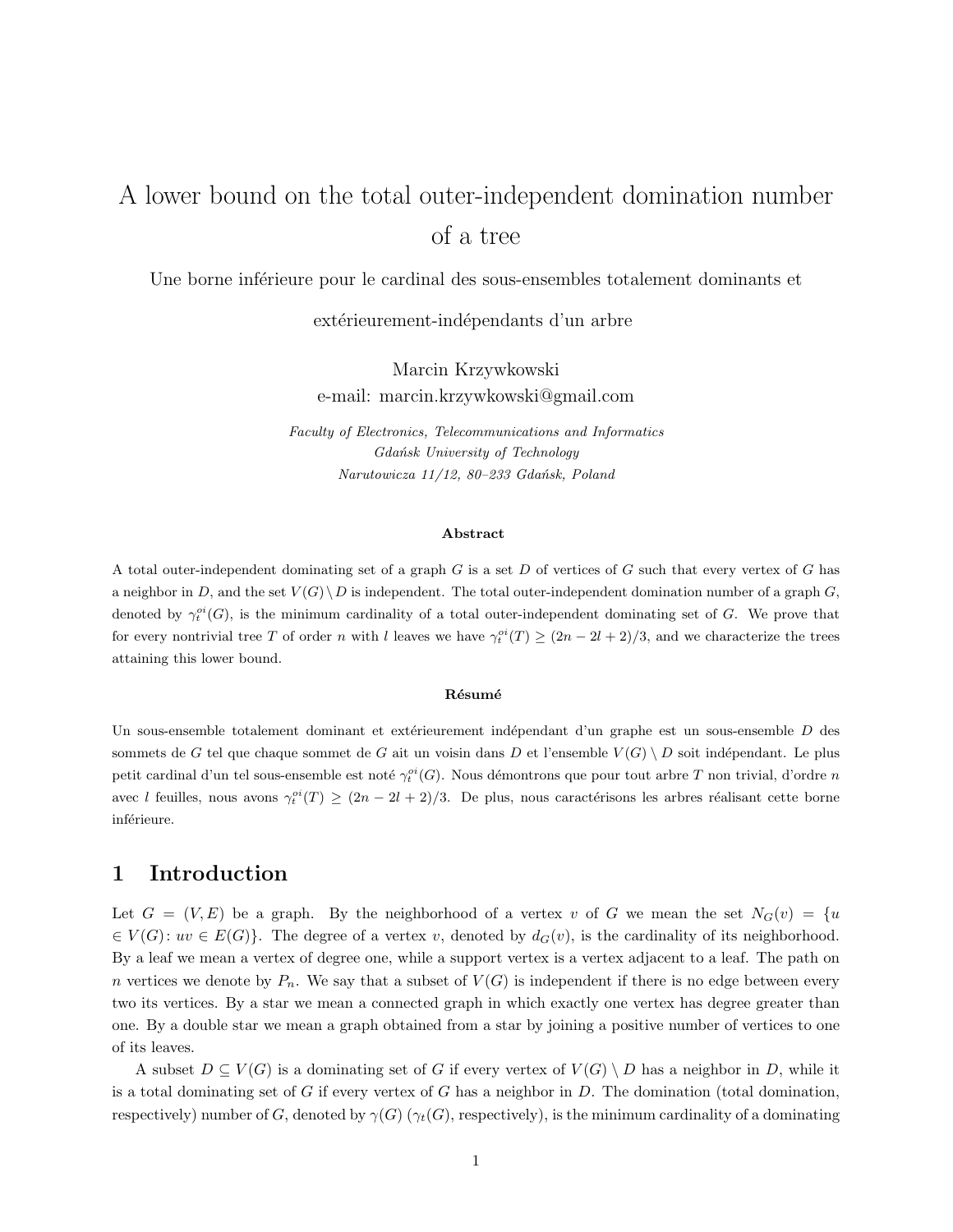(total dominating, respectively) set of G. Total domination in graphs was introduced by Cockayne, Dawes, and Hedetniemi [2]. For a comprehensive survey of domination in graphs, see [3, 4].

A subset  $D \subseteq V(G)$  is a total outer-independent dominating set, abbreviated TOIDS, of G if every vertex of G has a neighbor in D, and the set  $V(G) \setminus D$  is independent. The total outer-independent domination number of G, denoted by  $\gamma_t^{oi}(G)$ , is the minimum cardinality of a total outer-independent dominating set of G. A total outer-independent dominating set of G of minimum cardinality is called a  $\gamma_t^{oi}(G)$ -set. The study of total outer-independent domination in graphs was initiated in [5].

Chellali and Haynes [1] established the following lower bound on the total domination number of a tree. For every nontrivial tree T of order n with l leaves we have  $\gamma_t(T) \geq (n - l + 2)/2$ . They also characterized the extremal trees.

We prove the following lower bound on the total outer-independent domination number of a tree. For every nontrivial tree T of order n with l leaves we have  $\gamma_t^{oi}(T) \ge (2n - 2l + 2)/3$ . We also characterize the trees attaining this lower bound.

### **2 Results**

We begin with the following two straightforward observations.

**Observation 1** *Every support vertex of a graph*  $G$  *is in every*  $\gamma_t^{oi}(G)$ -set.

**Observation 2** For every connected graph G of diameter at least three there exists a  $\gamma_t^{oi}(G)$ -set that contains *no leaf.*

We show that if T is a nontrivial tree of order n with l leaves, then  $\gamma_t^{oi}(T)$  is bounded below by  $(2n)$  $-2l + 2/3$ . For the purpose of characterizing the trees attaining this bound we introduce a family  $\mathcal T$  of trees  $T = T_k$  that can be obtained as follows. Let  $T_1$  be a path  $P_4$  with support vertices labeled x and y, and let  $A(T_1) = \{x, y\}$ . Let H be a path  $P_3$  with a leaf labeled u, and the support vertex labeled v. If k is a positive integer, then  $T_{k+1}$  can be obtained recursively from  $T_k$  by one of the following operations.

- Operation  $\mathcal{O}_1$ : Attach a vertex by joining it to any vertex of  $A(T_k)$ . Let  $A(T_{k+1}) = A(T_k)$ .
- Operation  $\mathcal{O}_2$ : Attach a copy of H by joining u to any leaf of  $T_k$ . Let  $A(T_{k+1}) = A(T_k) \cup \{u, v\}$ .

Now we prove that for every tree T of the family T, the set  $A(T)$  defined above is a TOIDS of minimum cardinality equal to  $(2n-2l+2)/3$ .

**Lemma 3** *If*  $T \in \mathcal{T}$ *, then the set*  $A(T)$  *defined above is a*  $\gamma_t^{oi}(T)$ *-set of size*  $(2n - 2l + 2)/3$ *.* 

**Proof.** We use the terminology of the construction of the trees  $T = T_k$ , the set  $A(T)$ , and the graph H defined above. To show that  $A(T)$  is a  $\gamma_t^{oi}(T)$ -set of cardinality  $(2n-2l+2)/3$  we use the induction on the number k of operations performed to construct T. If  $T = T_1 = P_4$ , then  $(2n - 2l + 2)/3 = (8 - 4 + 2)/3$  $= 2 = |A(T)| = \gamma_t^{oi}(T)$ . Let  $k \ge 2$  be an integer. Assume that the result is true for every tree  $T' = T_k$  of the family T constructed by  $k-1$  operations. Let n' mean the order of the tree T' and l' the number of its leaves. Let  $T = T_{k+1}$  be a tree of the family  $T$  constructed by k operations.

If T is obtained from T' by operation  $\mathcal{O}_1$ , then  $n = n' + 1$ . Observe that  $A(T')$  contains no leaf. Thus  $l = l' + 1$ . It is easy to see that  $A(T) = A(T')$  is a TOIDS of the tree T. Thus  $\gamma_t^{oi}(T) \leq |A(T)| = |A(T')|$  $=\gamma_t^{oi}(T')$ . Of course,  $\gamma_t^{oi}(T) \geq \gamma_t^{oi}(T')$ . This implies that  $\gamma_t^{oi}(T) = |A(T)| = |A(T')| = (2n' - 2l' + 2)/3$  $=(2n-2-2l+2+2)/3=(2n-2l+2)/3.$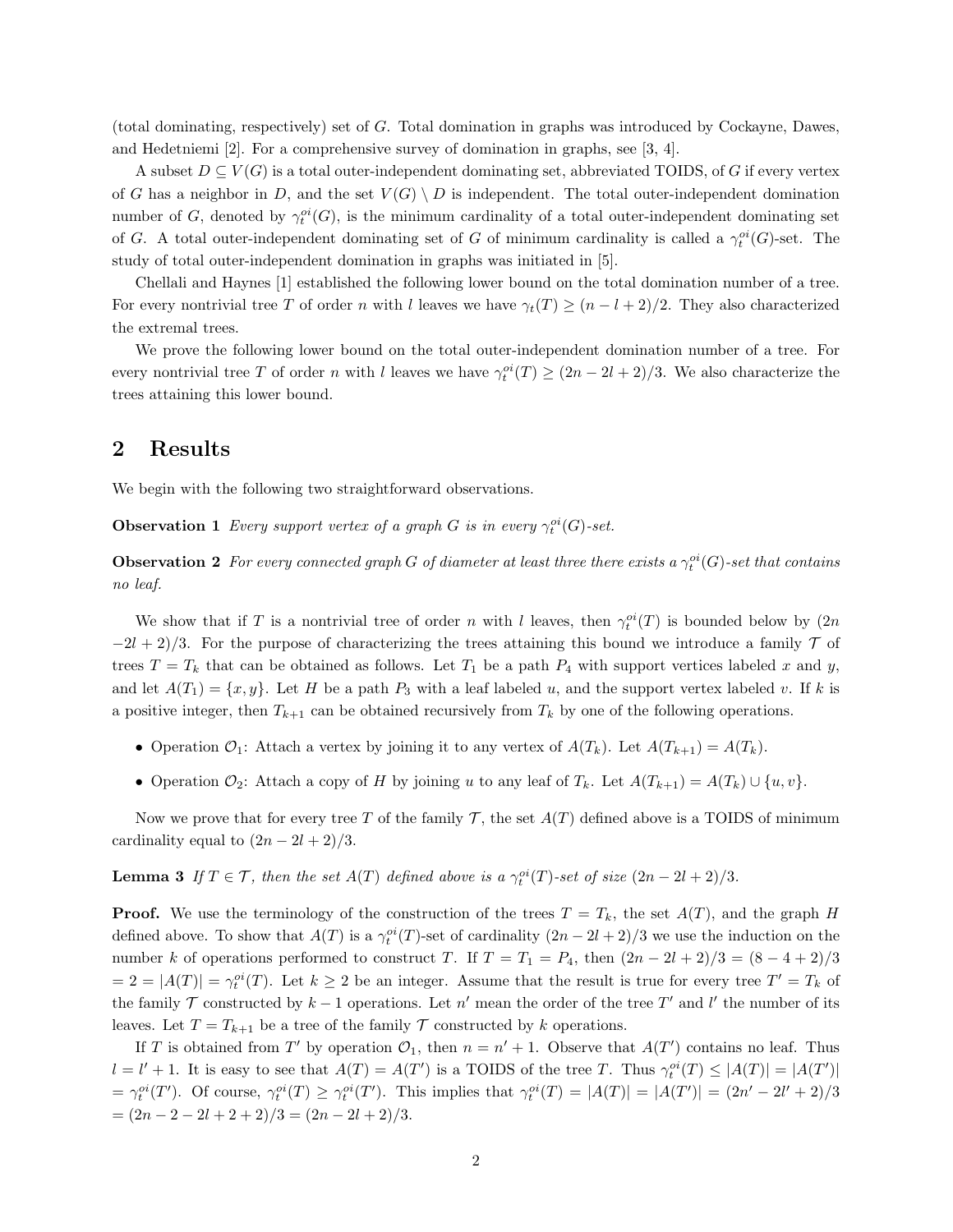Now assume that T is obtained from T' by operation  $\mathcal{O}_2$ . We have  $n = n' + 3$  and  $l = l'$ . It is easy to see that  $A(T) = A(T') \cup \{u, v\}$  is a TOIDS of the tree T. Thus  $\gamma_t^{oi}(T) \leq |A(T)| = |A(T')| + 2 = \gamma_t^{oi}(T') + 2$ . The neighbor of u another than v let us denote by w, and its neighbor another than u let us denote by x. First assume that there exists a  $\gamma_t^{oi}(T)$ -set that does not contain w. Thus  $u, v \in D$ . It is easy to see that  $D \setminus \{u, v\}$ is a TOIDS of the tree T'. Now assume that every  $\gamma_t^{oi}(T)$ -set contains w. Since  $\text{diam}(T) \geq 3$ , let D be a  $\gamma_t^{oi}(T)$ -set that contains no leaf. Thus  $u, v \in D$ . If  $x \in D$ , then it is easy to see that  $D \setminus \{u, v\}$  is a TOIDS of the tree T'. Now suppose that  $x \notin D$ . Since  $T' \in \mathcal{T}$ , we have  $T' \neq P_2$ . This implies that  $d_{T'}(x) = d_T(x) \geq 2$ . Since  $x \notin D$  and the set  $V(T) \backslash D$  is independent, every neighbor of x belongs to the set D. Let us observe that  $D\cup\{x\}\{w\}$  is a TOIDS of the tree T that does not contain w, a contradiction. Since in every case  $D\setminus\{u, v\}$ is a TOIDS of the tree T', we get  $\gamma_t^{oi}(T') \leq \gamma_t^{oi}(T) - 2$ . Now we conclude that  $\gamma_t^{oi}(T) = \gamma_t^{oi}(T') + 2$ . We get  $\gamma_t^{oi}(T) = |A(T)| = \gamma_t^{oi}(T') + 2 = |A(T') \cup \{u, v\}| = (2n' - 2l' + 2)/3 + 2 = (2n - 6 - 2l + 2 + 6)/3 = (2n - 2l + 2)/3.$ 

Now we establish the main result, a lower bound on the total outer-independent domination number of a tree together with the characterization of the extremal trees.

**Theorem 4** If T is a nontrivial tree of order n with l leaves, then  $\gamma_t^{oi}(T) \geq (2n - 2l + 2)/3$  with equality if *and only if*  $T \in \mathcal{T}$ *.* 

**Proof.** If  $\text{diam}(T) = 1$ , then  $T = P_2$ . We have  $(2n - 2l + 2)/3 = (4 - 4 + 2)/3 = 2/3 < 2 = \gamma_t^{oi}(T)$ . If diam(T) = 2, then T is a star  $K_{1,m}$ . We have  $n = m + 1$  and  $l = m$ . Now we get  $(2n - 2l + 2)/3$  $=(2m+2-2m+2)/3=4/3<2=\gamma_t^{oi}(T)$ . Now let us assume that  $\text{diam}(T)=3$ . Thus T is a double star. If  $T = P_4$ , then  $T \in \mathcal{T}$ , and by Lemma 3 we have  $\gamma_t^{oi}(T) = (2n - 2l + 2)/3$ . Now assume that T is a double star different than  $P_4$ . By Observation 1, for any double star  $T^*$  of the family  $\mathcal T$  both support vertices belong to every  $\gamma_t^{oi}(T^*)$ -set. Lemma 3 implies that they belong to the set  $A(T^*)$  defined earlier. Therefore the tree T can be obtained from  $P_4$  by proper numbers of operations  $\mathcal{O}_1$  performed on the support vertices. Thus  $T \in \mathcal{T}$ . By Lemma 3 we have  $\gamma_t^{oi}(T) = (2n - 2l + 2)/3$ .

Now we assume that  $\text{diam}(T) \geq 4$ . Thus the order of the tree T is an integer  $n \geq 5$ . The result we obtain by the induction on the number n. Assume that the theorem is true for every tree T' of order  $n' < n$  with  $l'$  leaves.

First assume that some support vertex of  $T$ , say  $x$ , is adjacent to at least two leaves. One of them let us denote by y. Let  $T' = T - y$ . We have  $n' = n - 1$  and  $l' = l - 1$ . Since every  $\gamma_t^{oi}(T')$ -set, as well as every  $\gamma_t^{oi}(T)$ -set, contains every support vertex, it is easy to observe that  $\gamma_t^{oi}(T) = \gamma_t^{oi}(T')$ . Now we get  $\gamma_t^{oi}(T) = \gamma_t^{oi}(T') \ge (2n' - 2l' + 2)/3 = (2n - 2 - 2l + 2 + 2)/3 = (2n - 2l + 2)/3$ . If  $\gamma_t^{oi}(T) = (2n - 2l + 2)/3$ , then obviously  $\gamma_t^{oi}(T') = (2n' - 2l' + 2)/3$ . By the inductive hypothesis we have  $T' \in \mathcal{T}$ . By Observation 1, the vertex x is in every TOIDS of the tree T'. Lemma 3 implies that  $x \in A(T')$ . Therefore the tree T can be obtained from T' by operation  $\mathcal{O}_1$ . Thus  $T \in \mathcal{T}$ . Henceforth, we can assume that every support vertex of T is adjacent to exactly one leaf.

We now root T at a vertex r of maximum eccentricity diam(T). Let v be a support vertex at maximum distance from r, u be the parent of v, and w be the parent of u in the rooted tree. By  $T_x$  let us denote the subtree induced by a vertex  $x$  and its descendants in the rooted tree  $T$ . We distinguish between the following two cases:  $d_T(u) \geq 3$  and  $d_T(u) = 2$ .

**Case 1.**  $d_T(u) \geq 3$ . First assume that u has a child  $b \neq v$  that is a support vertex. Let  $T' = T - T_v$ . We have  $n' = n - 2$  and  $l' = l - 1$ . Let D be a  $\gamma_i^{oi}(T)$ -set that contains no leaf. Thus  $u, v, b \in D$ . Of course,  $D \setminus \{v\}$  is a TOIDS of the tree T'. Therefore  $\gamma_t^{oi}(T') \leq \gamma_t^{oi}(T) - 1$ . Now we get  $\gamma_t^{oi}(T) \geq \gamma_t^{oi}(T') + 1$  $\geq (2n'-2l'+2)/3+1 = (2n-4-2l+2+2+3)/3 = (2n-2l+3)/3 > (2n-2l+2)/3.$